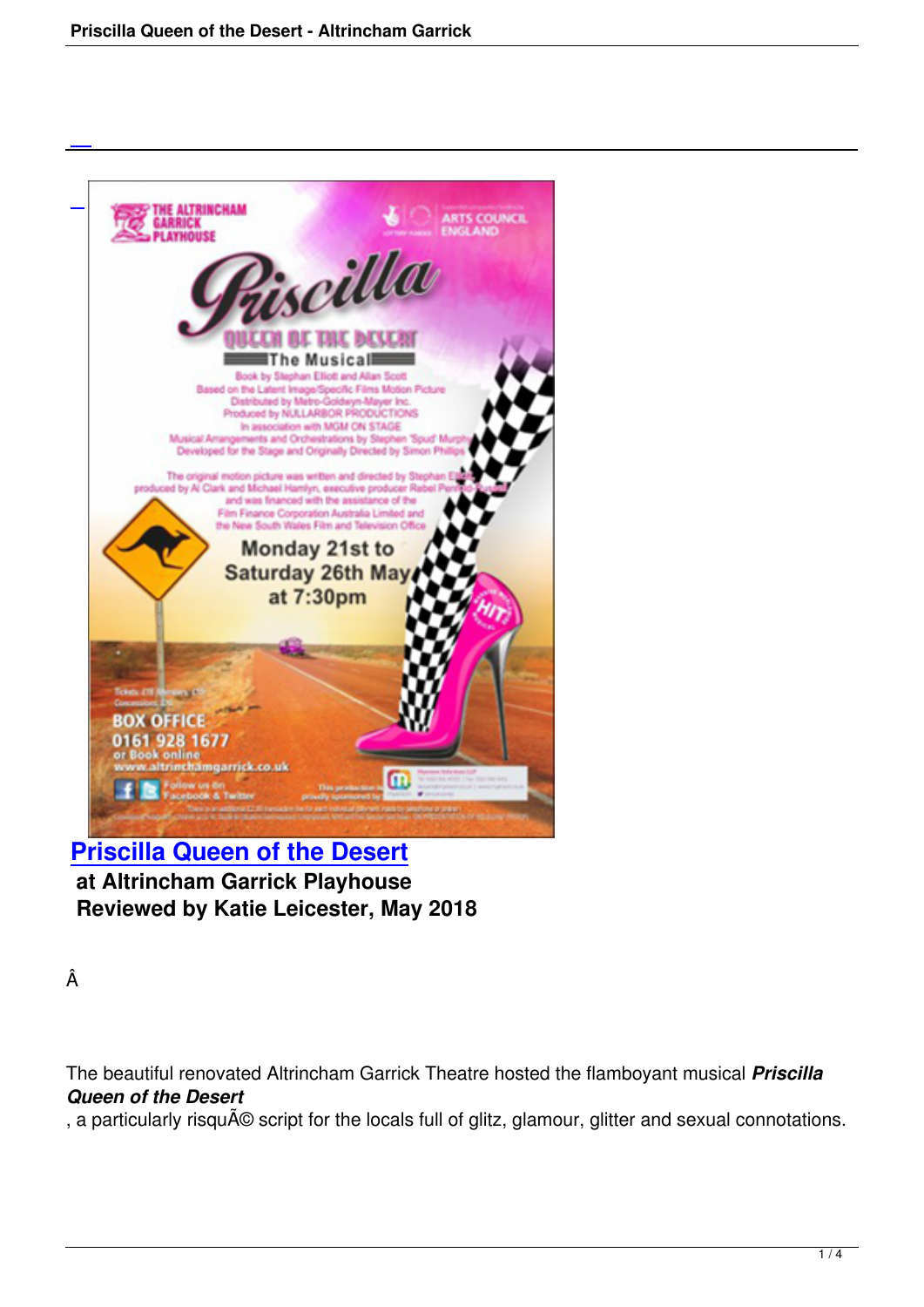Â

Directed by the talented **Joseph Meighan**, a young producer who seems to turn everything he touches into gold, this may have been an amateur show, but make no mistake there is absolutely nothing amateur about this production and I certainly was not prepared for the magnificent ingenious masterpiece I was about to witness.

### Â

The story follows a trio of professional drag queens, unlikely friends thrown together by circumstance, who all want to get out of Sydney for a short while for various reasons. All three jump at the opportunity offered by the sensitive drag performer Tick aka Mitzi (**Todd Bennett**), who wants to take a month out of the hectic club scene in the city to perform at a casino in Alice Springs, after he receives an invitation from his most sympathetic wife in order to finally meet his young son Benji (

#### **Dylan Williams**

). Flamboyant and spoilt Adam aka Felicia (

### **Rhys Nuttall**

) convinces her wealthy mother, on the pretence that he might find a nice country girl, into buying them a broken down old bus they name  $\hat{a} \in \hat{P}$  Priscilla $\hat{a} \in \hat{P}$  and they take off across the outback for an adventure, with the last addition to the trio being ageing transsexual Bernadette ( **Mark Butt**

), who has just lost her beloved young husband  $\hat{a} \in T$ rumpet $\hat{a} \in T^M$ .

Â

I'd anticipated the set design being a real challenge for this smaller production as a large part of the story takes place in a bus and there are several location changes. This could have made the action cramped or claustrophobic but designer **Trevor McKie** did a fantastic job with (I've no doubt) a fraction of the budget of a West End production. The bus rotated easily enabling the cast to manoeuvre it to give the audience different perspectives, allowing the performers to make full use of the space, and was a true focal point of the show with its beautiful LED lights that transformed the  $\hat{a}\in \tilde{a}$  drab $\hat{a}\in \tilde{a}$  bus into a  $\hat{a}\in \tilde{a}$  drag $\hat{a}\in \tilde{a}$  bus.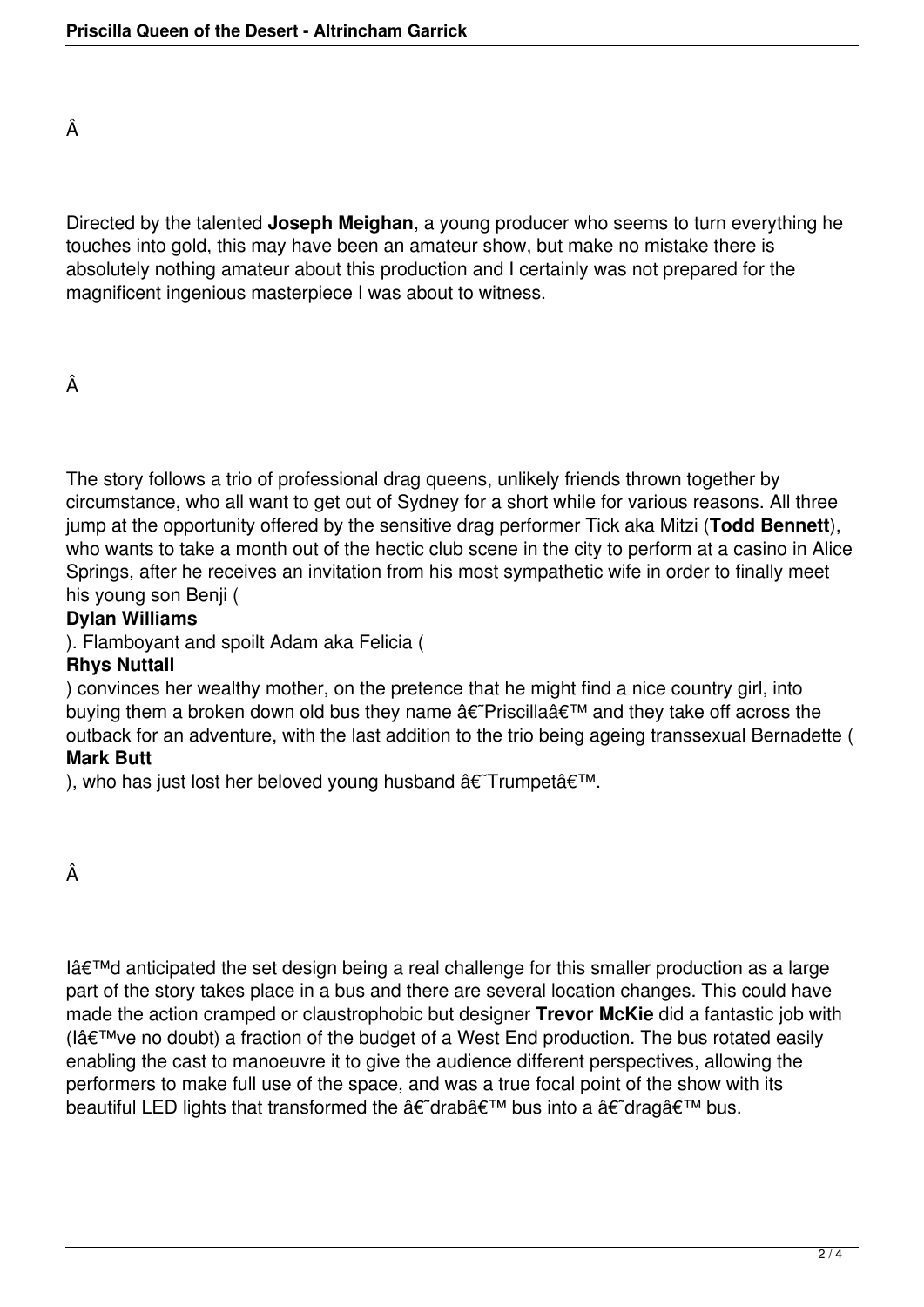Â

The songs consisted entirely of jukebox oldies mostly from the 1980s club days, such as â€~it's raining men', â€~don't leave me this way', â€~l will survive', â€~girls just wanna have fun' and many more classics, all of them quite familiar to a varied generation of listeners.

# Â

As a trio they worked fantastically well together delivering some genuinely tender moments in among the crude jokes and outrageous performances. Their version of 'True Colours' in particular deserves a special mention, each scene the crew delivered a high energy performance as they danced to the disco classic with their outlandish routines (credit to Choreographer **Louise Pettitt**) and costumes. One minute the ensemble are dressed as cupcakes and sweet treats, the next they were dancing around as paintbrushes or gyrating against each other wearing next to nothing - this is not a show for the faint-hearted. Credit also must be given to the wardrobe team for their outstanding array of breath-taking dazzling delightful costumes that oozed seductiveness and colour.

Â

All be it there were plenty of frocks and feathers on the stage there was also plenty of sincerity and grit brought to proceedings when the three friends face a comedy of errors, encountering a number of strange characters as well as incidents of homophobia where they realise "they're not in Kansasâ€l and will have to face lots of difficulties on their way to let Felicia be a  $\hat{a} \in \text{cecock}$  in a frock on a rock $\hat{a} \in \mathbb{R}$  and for Tick and Bernadette to perform in the casino.

Â

Bernadette's character is full of love and warmth and while she still faces conflict she does so with integrity and respect. Butt's interpretation was a treasure to watch and he created one